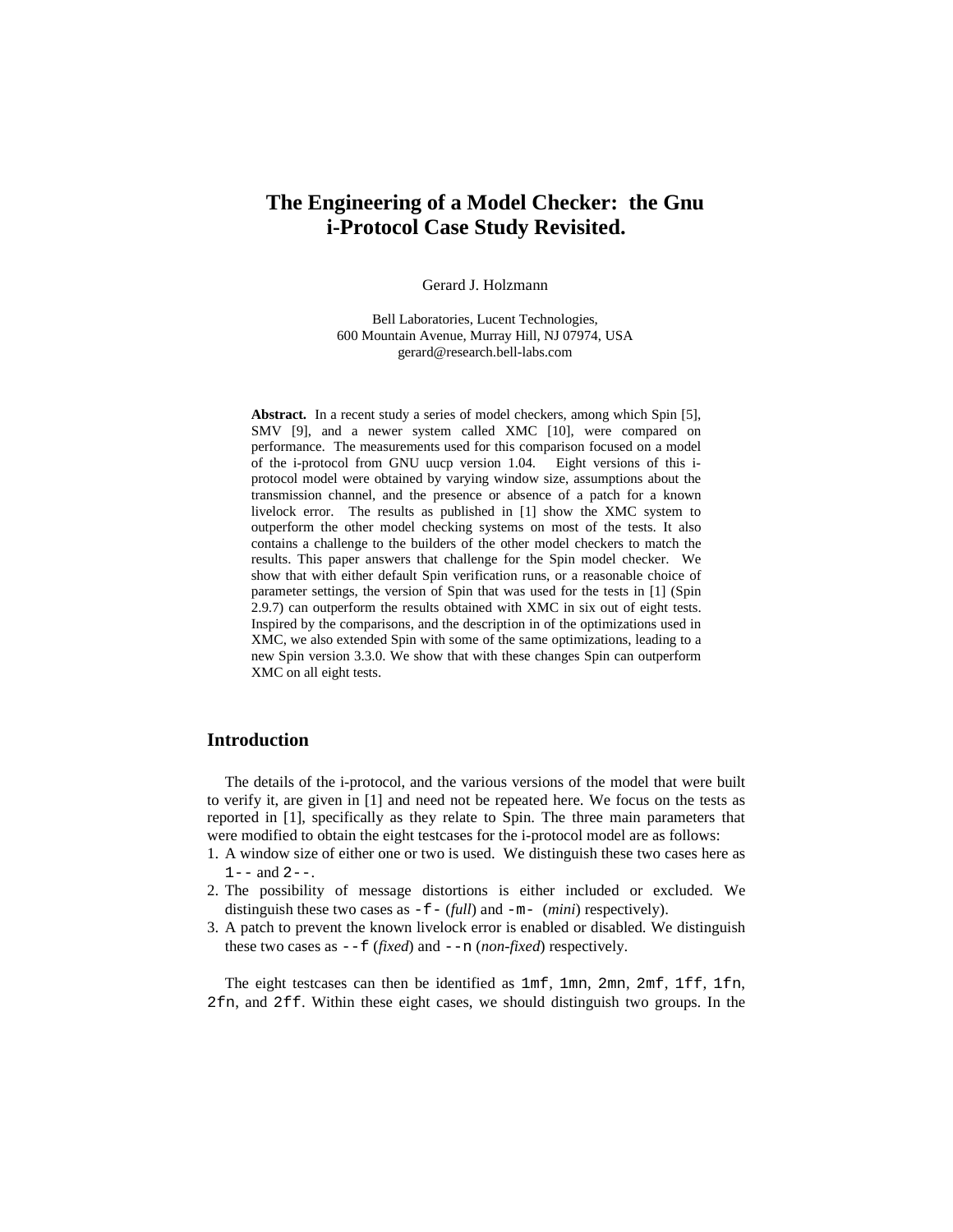first group we place all the *non-fixed* versions of the model: 1mn, 2mn, 1fn, and 2fn. All *fixed* versions are in the second group: 1mf, 2mf, 1ff, and 2ff.

The reason for the distinction is the way in which the tests in [1] were performed. For all non-fixed versions of the model the verification run was halted as soon as the livelock error had been reported. Because of unpredictable and uncontrollable variations in search order, the amount of work done up to that point is not a reliable indicator of the overall performance of the model checkers. The measurement can serve only as a soft heuristic. For completeness only, we have included these measurements also in the new tests that we have performed. As we shall see in this case, the results for the first group and the second group of models are not inconsistent, but this should be considered a coincidence.

#### **Overview of Paper**

For most of the measurements performed here we adopt the Promela model of the i-protocol as it was developed for the original study in [1], unmodified. We must observe, though, that when the runs of Spin are compared with runs of XMC, or other model checkers, we are not just comparing the *tools* but also the relative quality of the *models*.

The most striking observations in [1] are differences between the tools in the use of basic resources such as memory and runtime, but also differences in the number of reachable states that are searched to solve the model checking problem. In principle, for explicit state model checkers, for a given problem specification, the size of the reachable statespace *before* reduction should match. In all versions of Spin the reduction algorithms can be disabled to perform a reference measurement for this purpose, giving the size of the original state space before reduction. The model checker XMC does not support such an option, which makes it harder to verify that the models used are equivalent.

In what follows we will try to address these problems separately. We first review the measurements reported in [1] (reported below as S297), while adopting the model from [1] unchanged, and restrict ourselves to making some small corrections in the use of Spin alone. Two types of corrections are made separately: the removal of faulty parameter setting (reported as  $S297*$ ) and the addition of a useful compile time directive (reported as S297+).

Next we consider what portion of the differences in the statespace sizes searched by the two tools (XMC and Spin) can be attributed to differences in reduction strategies. Several of the strategies that have been used in XMC can beneficially be added to Spin. We have done so, leading to a new release of Spin numbered Version 3.3.0. The new measurements show considerable gains in performance for Spin. Differences in statespace sizes searched by XMC and Spin remain, however, which leads to a closer consideration of the models that were used. We conclude the paper with a final set of measurements for an equivalent, but slightly rewritten, Promela model of the i-protocol. The results are illuminating.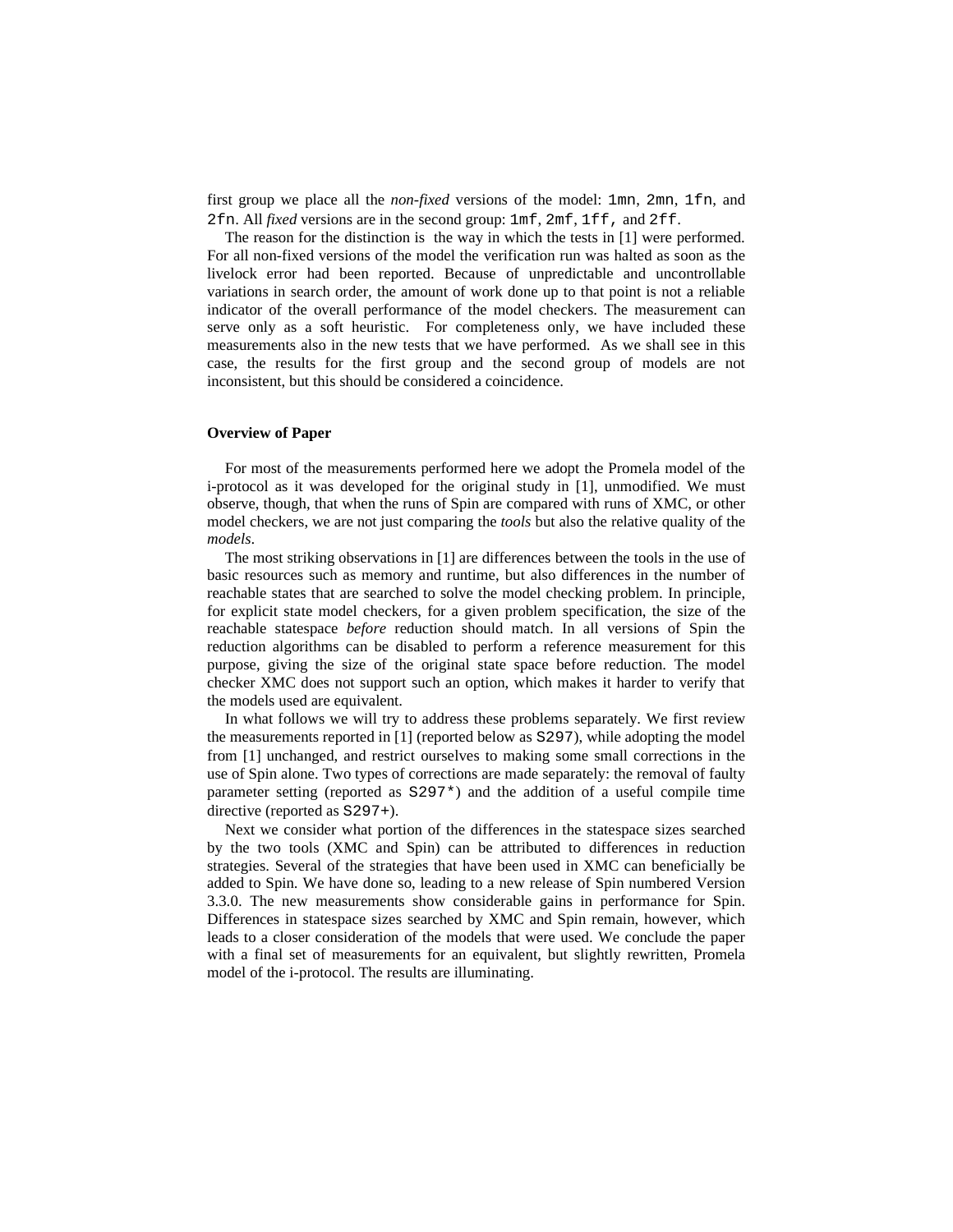### **First Results**

Tables 1 and 2 reproduce the results from [1] as they relate to XMC and Spin. The results show a disproportionate amount of memory used for the Spin runs, even for very small statespaces (e.g. for model 1mn). Dividing the reported 749 Mbytes of memory used for model 1mn by the 425 reported reachable states corresponds to an excessive amount of memory use of 1.76 Mbytes per state. Each state-vector in this model is no more than about 100 bytes long, so something is wrong.

The cause is not hard to find. The default stacksize used in the experiments in [1] was increased well beyond what was necessary to perform the runs. Using the default settings from Spin already produces more competitive numbers. In these tables we have included the results for the version of Spin that matches the on used in [1] with the stacksize set to a size that suffices to solve the problem, which is typically somewhat smaller than the default. These entries are labeled S297\*, to distinguish them from the test results reported in [1]. Also added are entries labeled S297+ for the same runs with the loss-less COLLAPSE compression option [4] enabled, to reduce memory requirements some more for an additional runtime cost. The memory requirements can be reduced still further, at a higher run time penalty, by using the minimized automaton option [6], but we have not pursued this here.

The results for XMC and Spin are for different types of models, so a direct comparison of the results is not necessarily meaningful. We take a closer look at this issue towards the end of the paper, but meanwhile adopt the models precisely as they were used in the original study [1].

| Model | Tool    | Reachable<br><b>States</b> | <b>Memory</b><br>(Mb) | Time<br>(m:s) |
|-------|---------|----------------------------|-----------------------|---------------|
| 1mn   | XMC     | 341                        | 5.0                   | 0:01          |
|       | S297    | 425                        | 749.0                 | 0:10          |
|       | $S297*$ | 14K                        | 1.8                   | 0:01          |
|       | $S297+$ | 14K                        | 1.5                   | 0:01          |
| 2mn   | XMC     | 1K                         | 11.0                  | 0:02          |
|       | S297    | 35K                        | 751.0                 | 0:12          |
|       | $S297*$ | 46K                        | 7.6                   | 0:03          |
|       | $S297+$ | 46K                        | 5.1                   | 0:04          |
| 1fn   | XMC     | 961                        | 9.0                   | 0:01          |
|       | S297    | 5.2K                       | 749.0                 | 0:11          |
|       | $S297*$ | 5.2K                       | 1.9                   | 0:01          |
|       | $S297+$ | 5.2K                       | 1.7                   | 0:01          |
| 2fn   | XMC     | 4K                         | 35.0                  | 0:05          |
|       | S297    | 17K                        | 750.0                 | 0:17          |
|       | $S297*$ | 68K                        | 12.0                  | 0:03          |
|       | $S297+$ | 68K                        | 8.6                   | 0:06          |

**Table 1.** Test Results First Group, from [1] for XMC and Spin Version 2.9.7 (S297)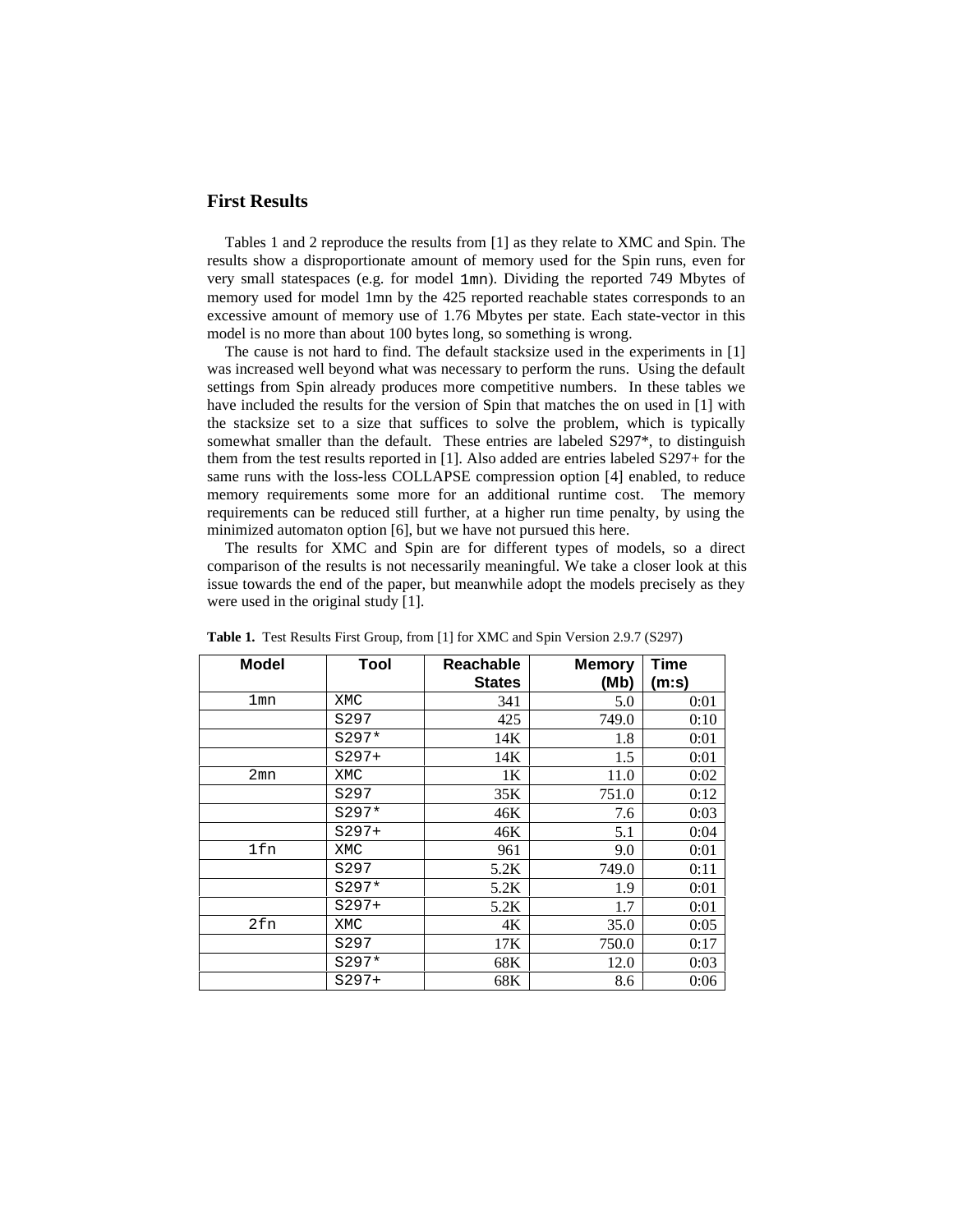| <b>Model</b>     | Tool    | <b>Reachable</b><br><b>States</b> | <b>Memory</b><br>(Mb) | Time<br>(m:s) |
|------------------|---------|-----------------------------------|-----------------------|---------------|
| 1 <sub>m</sub> f | XMC     | 3K                                | 78.0                  | 0:17          |
|                  | S297    | 322K                              | 774.0                 | 0:31          |
|                  | $S297*$ | 322K                              | 29.9                  | 0:13          |
|                  | $S297+$ | 322K                              | 14.5                  | 0:21          |
| 2m <sub>f</sub>  | XMC     | 20K                               | 475.0                 | 1:49          |
|                  | S297    | 1.9M                              | 905.0                 | 2:28          |
|                  | $S297*$ | 1.9M                              | 181.0                 | 1:34          |
|                  | $S297+$ | 1.9M                              | 82.0                  | 2:20          |
| 1ff              | XMC     | 36K                               | 1051.0                | 3:36          |
|                  | S297    | 12.6M                             | 1713.0                | 17:50         |
|                  | $S297*$ | 12.6M                             | 1088.0                | 17:38         |
|                  | $S297+$ | 12.6M                             | 497.0                 | 31:06         |
| 2ff              | XMC     | 315K                              | 4708.0                | 47:15         |
|                  | S297    | -                                 | ۰                     |               |
|                  | $S297+$ | >28M                              | >1600.0               | >89:00        |

**Table 2.** Test Results Second Group, from [1] for XMC and Spin Version 2.9.7 (S297)

All C programs were compiled with standard optimization enabled. All new measurements reported in this paper were made on an SGI IP27 Challenge MIPS R1000 computer with 1.6 Gigabytes of available memory. The performance of this machine matches the SGI IP25 Challenge MIPS R1000 used in [1], which makes a direct comparison of runtimes and memory use possible. All runtimes in the last column of Tables 1 and 2 are calculated as user time plus system time, as measured by the Unix $\circledR$  time command. The last test (for model 2ff) is clearly the most challenging one. It could not be completed with the model as given within the available 1.6 Gigabytes of memory on our machine.

The precise measurements from [1] could not be reproduced in three of the eight cases, curiously leading to larger problem sizes in the new tests. Nonetheless, the final results are substantially different from those reported in [1]. Spin version 2.9.7 outperforms XMC in six of the eight testcases. In each of these cases Spin used fewer resources, despite searching considerably larger statespaces. The difference is statespace size is most likely due to a more aggressive use of reductions, as outlined in [2], and as we shall investigate below. For models 1ff and 2ff, XMC is the winner in statespace size, memory use, and runtime requirements.

The difference in the statespace sizes explored, illustrated in Tables 1 and 2, does point to the potential importance of the optimization techniques that were employed in the design of XMC. In the next section we describe the implementation in Spin Version 3.3.0 of these and similar reduction techniques, and we repeat the experiments for Spin with these optimizations added.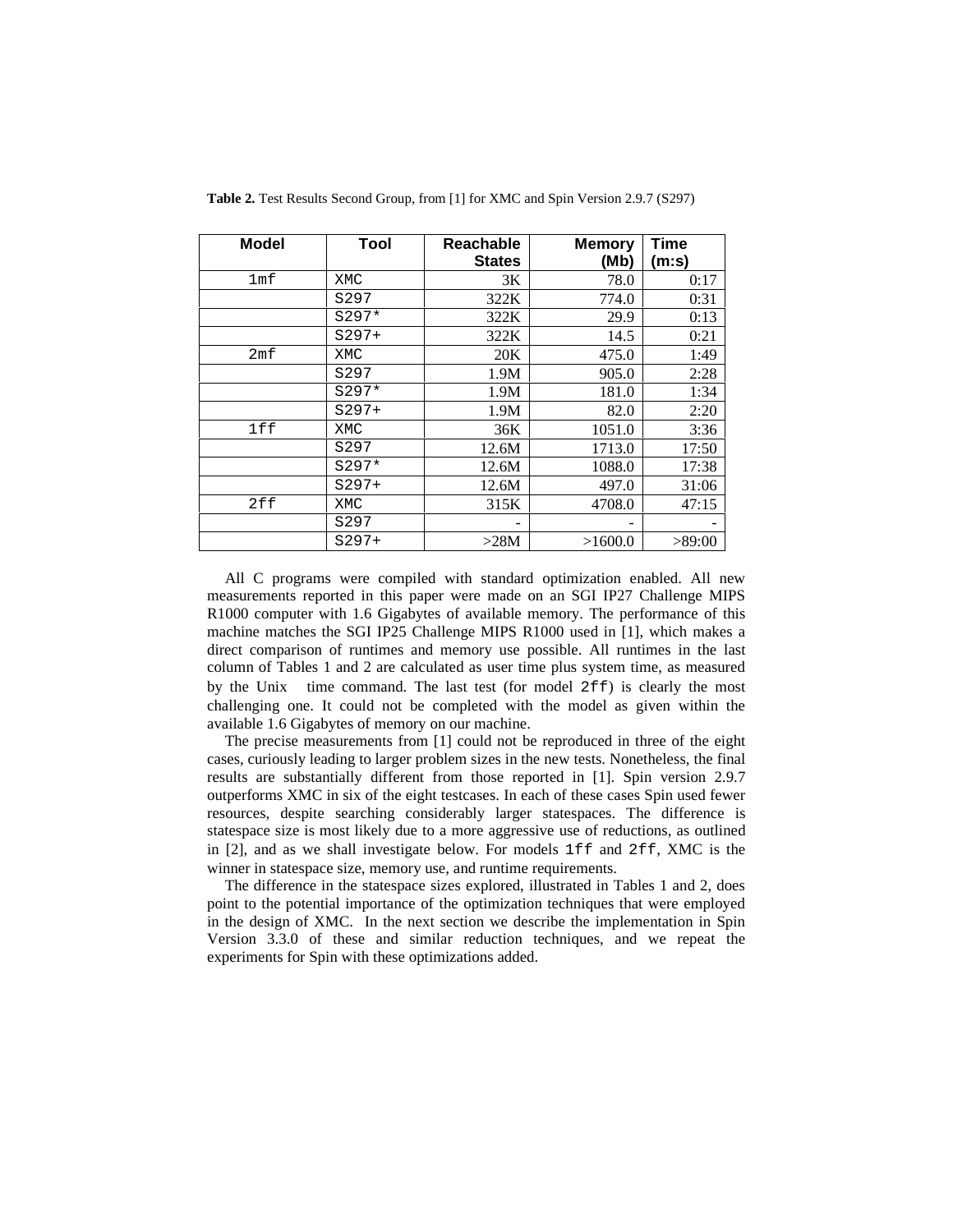## **Spin Version 3.3.0**

In [2] several optimization techniques are mentioned that are likely in part responsible for the small statespace sizes that are constructed with the XMC model checker. Among these techniques are:

- 1. The merging of internal transitions into single internal steps to avoid redundant interleavings during the model checking process and to avoid the performance of extra work at run-time.
- 2. Dead variable elimination based on a standard control-flow analysis.
- 3. Aggressive optimization of the control structure, e.g., to eliminate dead branches.

We discuss each of these points in more detail below.

#### **Statement Merging**

The principle of the statement merging technique is well established. Statement merging is a special case of partial order reduction. The partial order reduction method that is implemented in Spin version 2 was described in [3]. This method suppresses redundant interleavings of process actions wherever safely possible, but it does not attempt to perform compile-time optimizations when non-interleaved sequences of process actions can be merged into a single step. A proposal to add this capability was made earlier in [11], but not pursued at the time. In terms of Spin semantics, the change that has now been made in Spin version 3.3.0 amounts to the automatic assignment of **d\_step** constructs to all pieces of code where this can safely be done under the partial order reduction rules from [3]. The implementation is conservative by not including selection or iteration statements into these merge sequences. The reason for this is as follows. A condition for the safety of the transformation we have applied is that no non-deterministic constructs be included in the merge sequences. It is, however, not possible to reliably determine at compile time whether the evaluation of the guards in a selection or iteration construct may produce non-determinism at run time.

Figure 1 illustrates the context in which statement merging can be applied. In the current implementation of Spin, we determine at compile time (statically) whether the conditions are satisfied for the creation of states with indegree and outdegree necessarily equal to one. This implementation is conservative, and might be improved upon to increase the amount of reduction obtained. Our implementation can, for instance, be extended by including also sub-sets of selection and iteration construct that *can* statically be determined to be deterministic. Such an extension can translate immediately into additional run time reductions.

#### **Dead Variable Elimination**

The second technique can similarly be done statically at compile-time in the model checker. Spin 3.3.0 recognizes globally dead, write-only variables and eliminates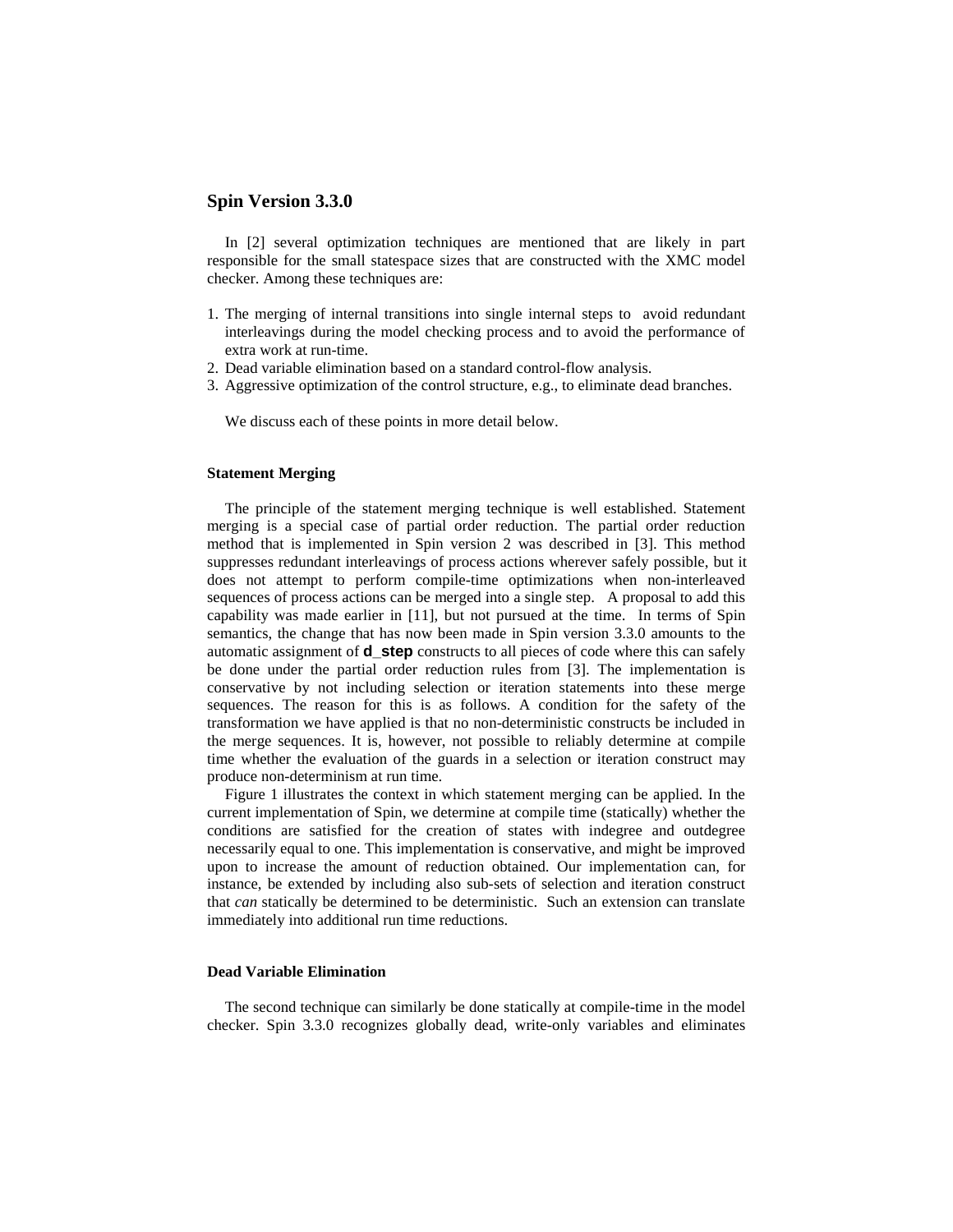them from the state-vector. These types of variables can, for instance, appear in models that are parameterized to yield different interpretation of a single general specification, as we see in the current set of testcases. Eliminating these variables translates into memory savings by globally shrinking all state descriptors, without loss of information. It can reduce search spaces as well, by avoiding the storage of writeonly values that provably can have no bearing on the correctness properties of a model. (An often seen case is the use of a write-only counter variable that, unless it is eliminated, can multiply the search space by the full range of the counter Cases such as this are discussed in more detail in [7].)

**Fig. 1.** Fragment of a graph reduced under standard partial order reduction rules. Transitions with both indegree and outdegree equal to one are merged with the new statement merging technique. Merging these statements avoids the creation at runtime of the shaded states.



Based on similar observations, Spin 3.3.0 performs a data-flow analysis at compile-time to also avoid the storage of values for *temporarily* dead variables. A variable is temporarily dead if it cannot be read until *after* the variable has been assigned a new value. Our implementation is again conservative by resetting temporarily dead variables to a fixed value of zero, instead of temporarily stripping these variables from the state descriptor itself. The motivation for the latter is efficiency: the model checker would be slowed down too by having to assemble and reassemble the state descriptor on the fly from a varying collection of elements at each step.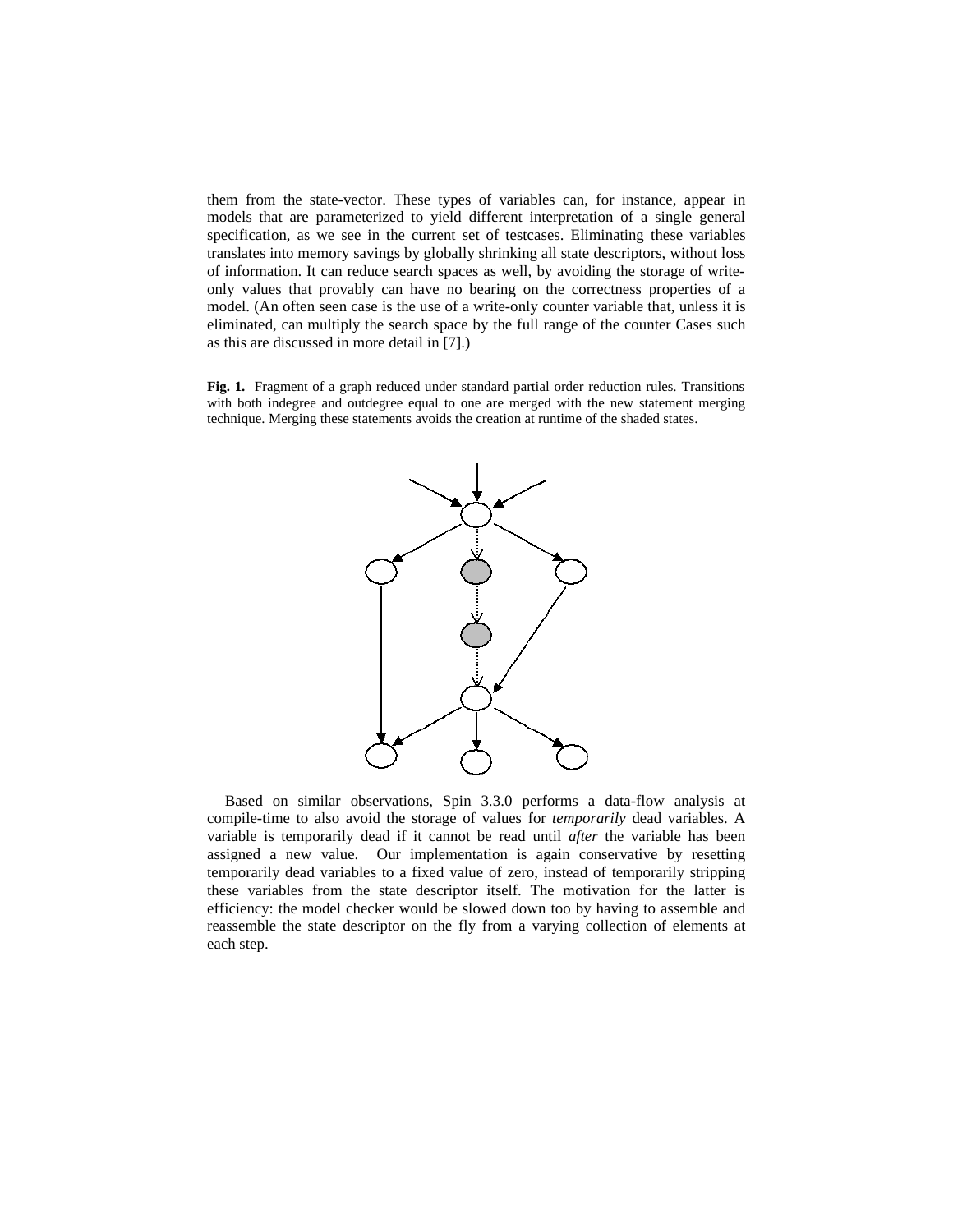#### **Automata Pruning**

The third technique will eliminate dead parts of the control structure. Parts of the model can become unreachable, as with globally dead variables, for specific parameter settings that are used to specialize the behavior of a general model specification. The savings will be in avoiding the evaluation of guard conditions at run time in cases where a static evaluation at compile time can predict that the conditions are necessarily false for the given parameter settings. Especially for larger models than considered here (e.g., [8]), this option can prove to be beneficial. For the i-protocol, however, this reduction method does not appear to contribute significant extra savings.

#### **Stack Cycling**

In addition to the three optimizations inspired by [2], we have also implemented a new stack cycling technique that can help avoid the memory expense of model checking runs that require an unusually large search depth. This method exploits the observation that the typical access pattern of the search stack is very different from that of the regular state space. The stack is only accessed in a strictly predictable order: frames high on the stack, close to the root of the search tree, will not be accessed until the depth-first search eventually returns to that level, while frames low on the stack will be accessed frequently. We can build an effective caching mechanism that swaps large portions of the stack to disk, without significant run-time overhead.

In the implementation of this discipline in Spin 3.3.0, the default stack size, predefined by Spin, always suffices to perform a search, no matter how deep the search stack grows. The predefined allocated stack serves as a 'window' into the real stack, which can grow dynamically. In cases where the real stack grows larger than the allocated stack, the bottom half of the stack is swapped to disk, and the search continues with the freed up slots now available to grow the stack further. Because the stack is accessed via pointers, there is no additional overhead beyond the writing of the bottom half of the current stack window to disk in a single write operation, and the reassignment of one single stack pointer. When the search retreats, and stack frames are needed that are currently on disk, the reverse happens. Half the stack window is read back in from disk in a single read operation, and the stack pointer is adjusted. There is remarkably little overhead involved, and the process is fully transparent to the model checking process itself.

#### **New Measurements**

The first three optimizations are part of the new default search strategy in Spin 3.3.0. Stack cycling is kept as a compile-time option, since the need for it is still relatively rare. We have used it on just one of the tests for the i-protocol, shown in Table 3. For the most challenging model, 2ff, this option can shave an extra 160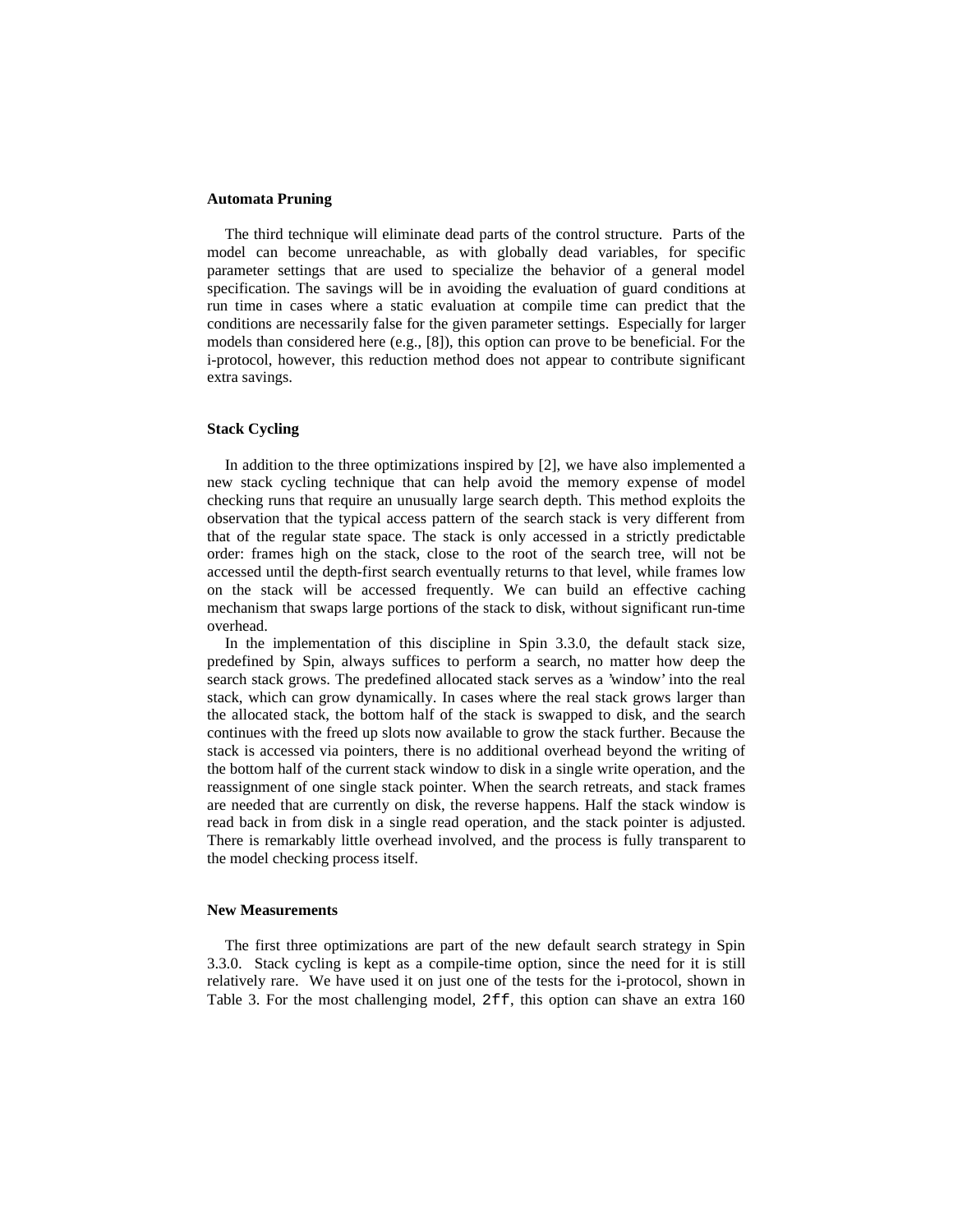Mbytes from the memory requirements, reducing it to 606 Mbytes, in return for an increase of runtime of approximately 5 percent.

| <b>Model</b> | Tool    | <b>Reachable</b><br><b>States</b> | <b>Memory</b><br>(MB) | <b>Time</b><br>(m:s) |
|--------------|---------|-----------------------------------|-----------------------|----------------------|
| 1mn          | XMC     | 341                               | 5.0                   | 0:01                 |
|              | S330    | 3K                                | 1.6                   | 0:01                 |
|              | $S330+$ | 3K                                | 1.5                   | 0:01                 |
| 2mn          | XMC     | 1 <sub>K</sub>                    | 11.0                  | 0:02                 |
|              | S330    | 15K                               | 3.0                   | 0:01                 |
|              | $S330+$ | 15K                               | 2.2                   | 0:01                 |
| 1fn          | XMC     | 961                               | 9.0                   | 0:01                 |
|              | S330    | 851                               | 1.3                   | 0:01                 |
|              | $S330+$ | 851                               | 1.3                   | 0:01                 |
| 2fn          | XMC     | 4K                                | 35.0                  | 0:05                 |
|              | S330    | 20K                               | 3.8                   | 0:02                 |
|              | $S330+$ | 20K                               | 2.8                   | 0:01                 |

**Table 3.** Test Results first group, comparing XMC and Spin Version 3.3.0 (S330)

Table 3 lists all test results, comparing the performance of XMC as reported in [1] with the results for Spin 3.3.0. For the test results marked S330, we only used parameter settings that were sufficient to solve the problem. On the results marked S330+ we added the optional COLLAPSE compression mode [4] to reduce the memory requirements without affecting coverage, but while sacrificing some speed.

Curiously, the numbers of states searched by Spin, with one exception (1fn) remains larger than reported for XMC, yet the resource requirements are considerably smaller in all cases. We return to this issue in the last section of this paper.

| <b>Model</b>     | Tool    | <b>Reachable</b><br><b>States</b> | <b>Memory</b><br>(MB) | Time<br>(m:s) |
|------------------|---------|-----------------------------------|-----------------------|---------------|
| 1 <sub>m</sub> f | XMC     | 3K                                | 78.0                  | 0:17          |
|                  | S330    | 148K                              | 14.0                  | 0:05          |
|                  | $S330+$ | 148K                              | 6.8                   | 0:09          |
| 2m <sub>f</sub>  | XMC     | 20K                               | 475                   | 1:49          |
|                  | S330    | 965K                              | 87.0                  | 0:39          |
|                  | $S330+$ | 965K                              | 37.7                  | 1:01          |
| 1ff              | XMC     | 36K                               | 1051.0                | 3:36          |
|                  | S330    | 2.5M                              | 214.0                 | 2:15          |
|                  | $S330+$ | 2.5M                              | 90.7                  | 3:12          |
| 2ff              | XMC     | 315K                              | 4708.0                | 47:15         |
|                  | $S330+$ | 21.9M                             | 606.0                 | 62:00         |

**Table 4.** Test Results second group, comparing XMC and Spin Version 3.3.0 (S330)

Based on the measurements for SMV as reported in [1], for the given model in Promela and the given model in SMV, the Spin verification appears to outperform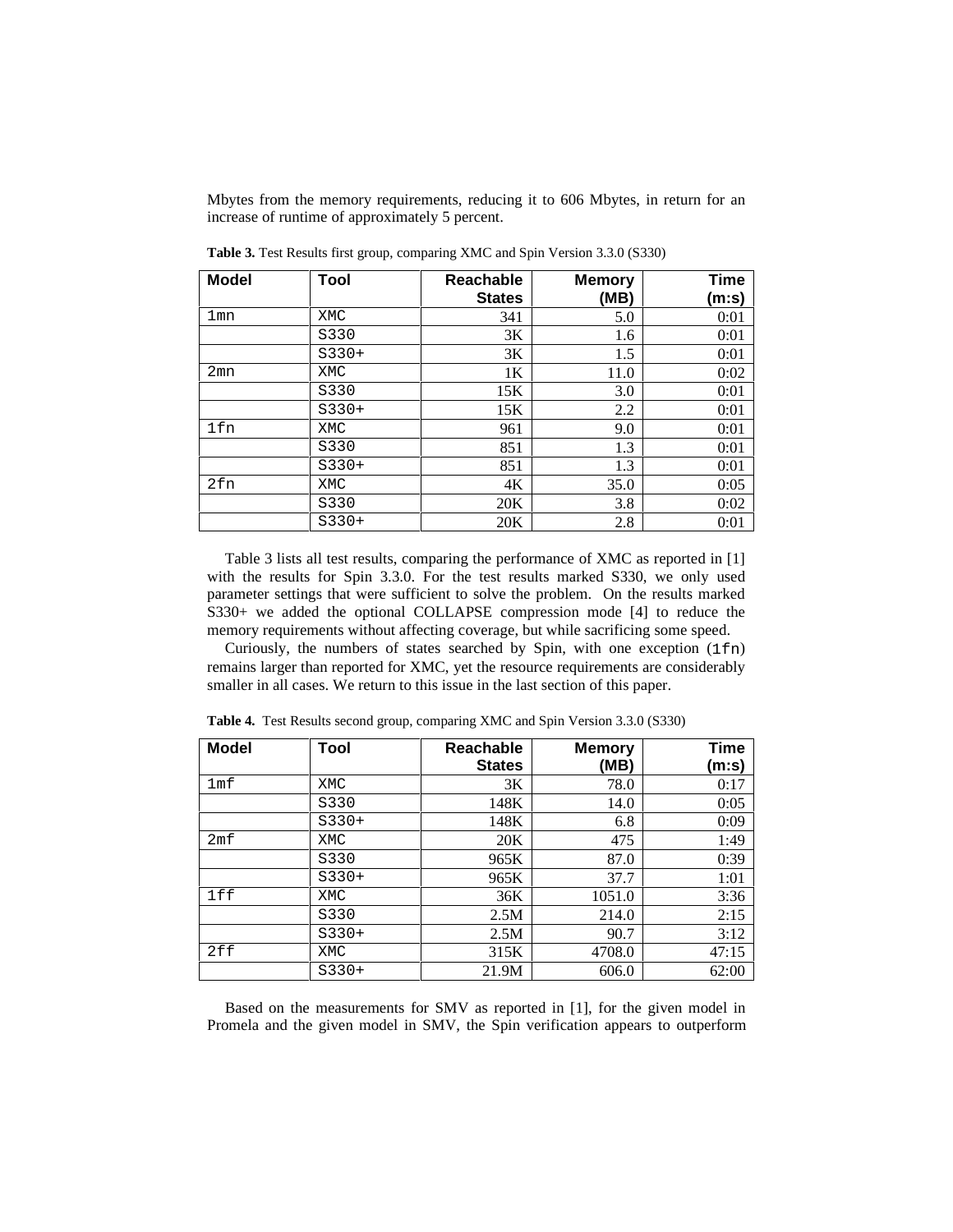SMV on these tests in seven out of eight cases. According to [1], in four cases SMV ran out of memory, in three cases it used substantially more memory, and in only one case (1ff) it used less. Unfortunately, in the absence of a more focused series of experiments comparing SMV and Spin directly, and in the absence of a more careful examination of differences and similarities between the SMV model and the Spin model used in these tests, no conclusions can be drawn from these observations.

## **The Effect of Each Optimization**

To get a better indication of the effect that is contributed by the optimizations separately, we measured the performance of the model checker for one of the testcases with the individual optimizations enabled or disabled. We used the 2mf model for these measurements. Automata pruning and the elimination of globally dead variables were not a factor in the measurements for this specific set of models, so we have omitted these from Table 5.

For reference, the first row in the table matches the result for 2mf in Table 4, and the last matches the result for 2mf in Table 2 for Spin version 2.9.7. As an additional checkpoint, we also include the results for version 3.3.0 with all new optimizations turned off, in the fourth row of Table 5. It turns out to use slightly less memory and slightly more runtime than version 2.9.7, due to small and otherwise unrelated, changes in the code. Statement merging appears to contribute almost all the benefits that are observed in this experiment. The dataflow analysis appears to carry a small penalty in this case, unless it is combined with statement merging.

| <b>Version</b>                   | <b>States</b> | <b>Memory</b><br>(Mb) | Time<br>(m:s) |
|----------------------------------|---------------|-----------------------|---------------|
| All optimizations enabled        | 965K          | 87                    | 0:58          |
| Statement merging only           | 970K          | 100                   | 0:59          |
| Dataflow analysis only           | 1.9M          | 179                   | 2:17          |
| No optimizations (Version 3.3.0) | 1.9M          | 173                   | 2:12          |
| No optimizations (Version 2.9.7) | 1.9M          | 181                   | 1:59          |

**Table 5.** Test results for Spin Versions 3.3.0 and 2.9.7 on model version 2mf.

### **The Accuracy of the Model**

If we review the results tabulated in [1], a few things stand out. The first we mentioned earlier in this paper: the large divergence in the sizes of the statespaces searched by each of the tools, despite the fact that all tools attempt to solve the same problem. Part of this divergence can be attributed to differences in reduction techniques employed, but not all. A second item is the difference in the sizes of the state-descriptors that are used in the *explicit-state* model checkers. We can obtain this number nominally by dividing overall memory use reported by the number of states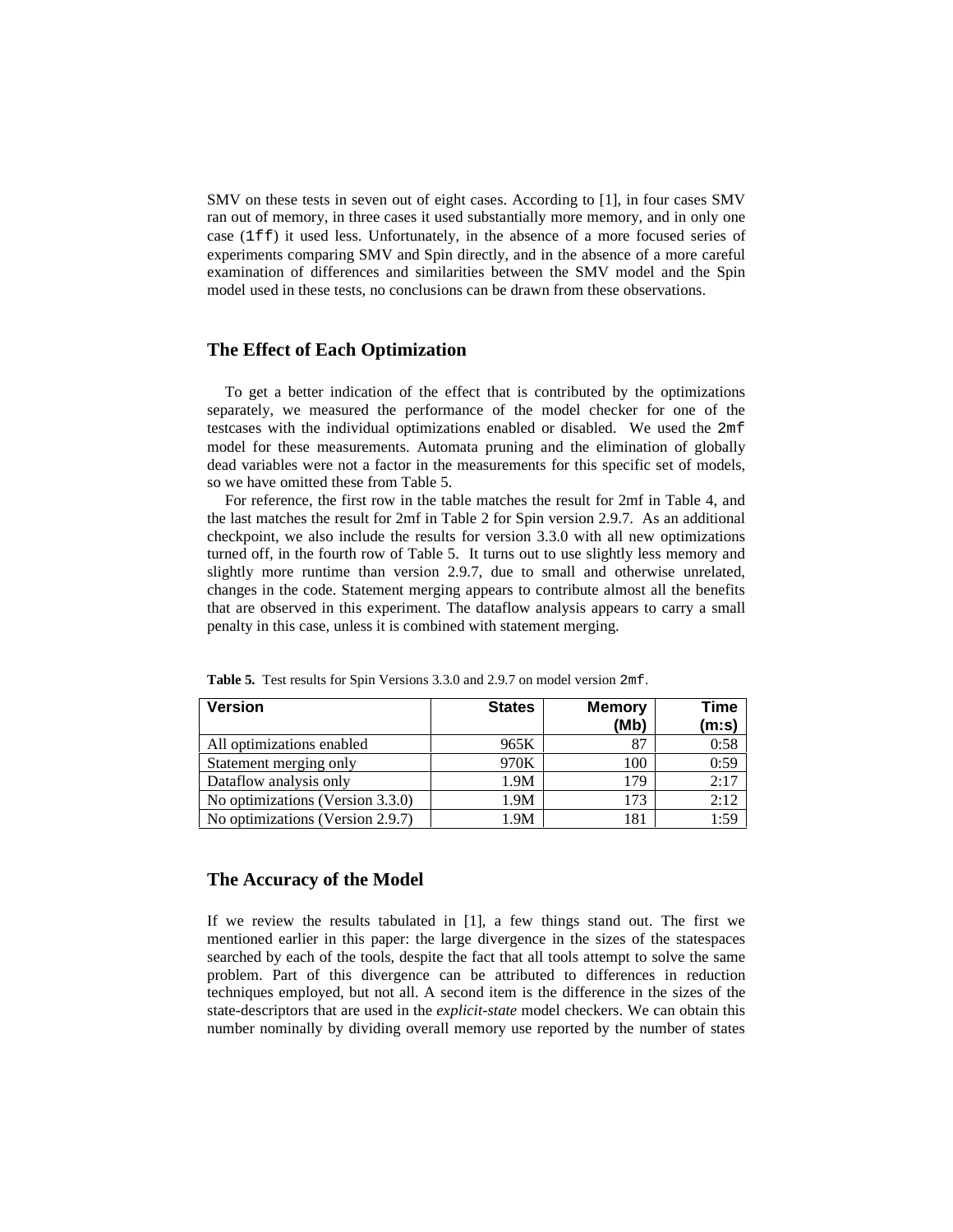that was stored. For the Murϕ tool, for instance, the size of a state descriptor comes out at roughly 60 bytes. For Spin, however, the number is roughly 128: twice as large. A comparison of the two models used for these tests, the one for the Mur $\varphi$  tool and the one built for the Spin tool, shows important differences. The Spin model, as constructed for these experiments, uses more processes, more types of data, fewer cases of atomicity, etc. etc. It is not hard to improve upon the Spin model, without affecting its functionality though. The author spent 1 hour of editing time to make mostly straightforward changes to the Spin version of the i-protocol model, following the recommendations documented in [7]. Sink and source processes, as defined in [7], were removed. The revised Spin model is a better match to the competing models. The results of the measurements with this revised model, for both Spin version 2.9.7 and Spin version 3.3.0, are tabulated in Tables 6 and 7, again compared against the original XMC measurements from [1].

| <b>Model</b> | <b>Tool</b> | <b>Reachable</b> | <b>Memory</b> | Time  |
|--------------|-------------|------------------|---------------|-------|
|              |             | <b>States</b>    | (MB)          | (m:s) |
| 1mn          | XMC         | 341              | 5.0           | 0:01  |
|              | 2.9.7       | 86               | 1.8           | 0:01  |
|              | 3.3.0       | 77               | 1.8           | 0:01  |
| 2mn          | XMC         | 1K               | 11.0          | 0:02  |
|              | 2.9.7       | 111              | 1.8           | 0:01  |
|              | 3.3.0       | 101              | 1.8           | 0:01  |
| 1fn          | XMC         | 961              | 9.0           | 0:01  |
|              | 2.9.7       | 86               | 1.8           | 0:01  |
|              | 3.3.0       | 77               | 1.8           | 0:01  |
| 2fn          | XMC         | $4K$             | 35            | 0:05  |
|              | 2.9.7       | 111              | 1.8           | 0:01  |
|              | 3.3.0       | 101              | 1.8           | 0:01  |

**Table 6.** Final Results, first group, revised model, XMC and Spin Versions 2.9.7 and 3.3.0

In these final measurements, all Spin tests were run with compression enabled, with a search stack limit set to a level that accommodated the most complex version of the model (2ff). The numbers for XMC are again taken from [1], measured on hardware with identical performance. As before, all runs in the first group stop when the livelock error is detected (and all runs successfully detect this error). All results for the second group of models, shown in Table 7, are for exhaustive verification runs, that stop when the full state space of the model has been explored, and the absence of liveness and safety errors was proven.

In the first group of tests, Spin explores a smaller state space in all 4 cases, by a comfortable margin. But, as noted before, the tests in this first group are not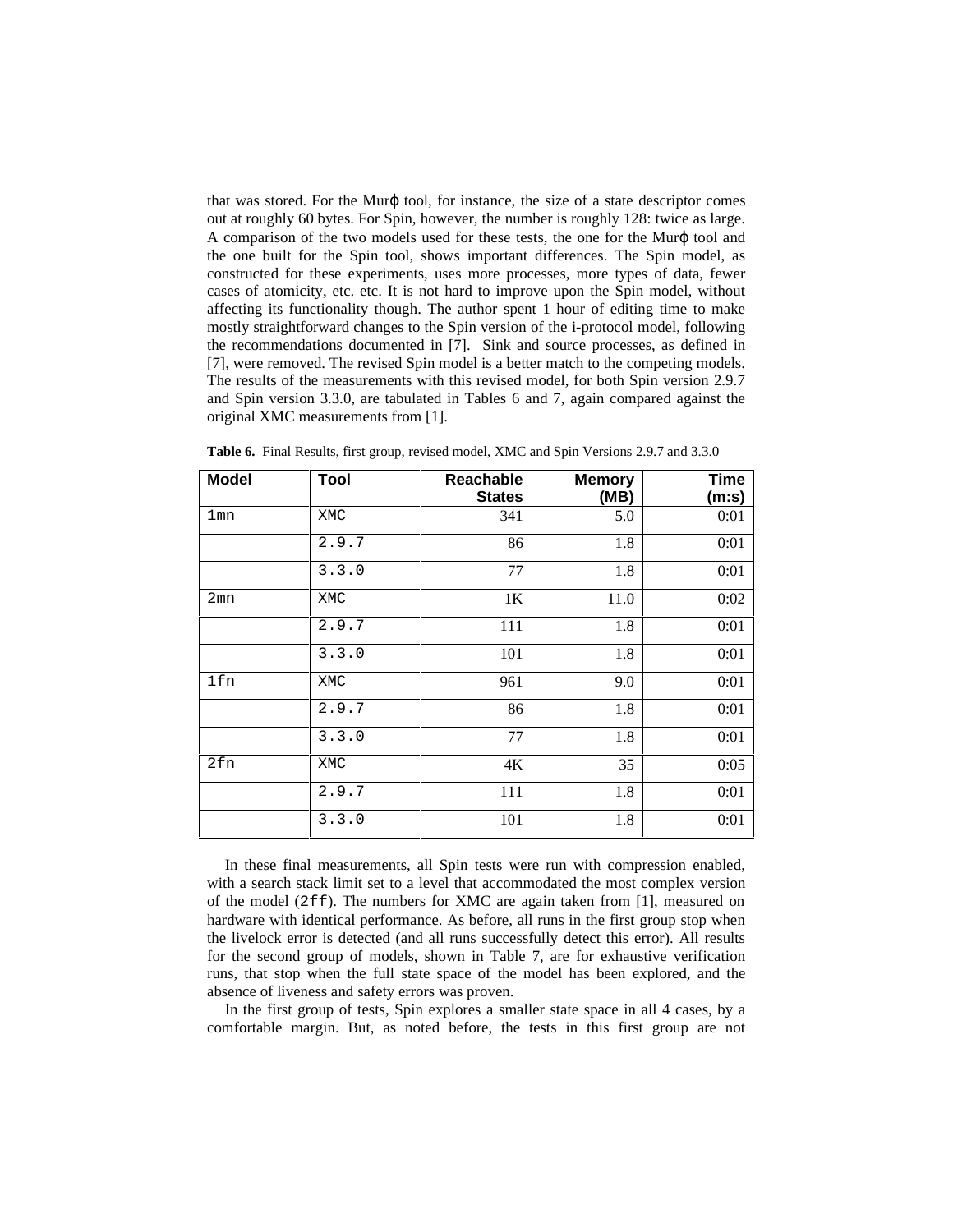necessarily indicative of overall tool performance. The tests in the second group are a better indicator for this (since the verifications are run to completion in all cases).

| <b>Model</b>     | Tool  | <b>Reachable</b><br><b>States</b> | <b>Memory</b><br>(MB) | Time<br>(m:s) |
|------------------|-------|-----------------------------------|-----------------------|---------------|
| 1 <sub>m</sub> f | XMC   | 3K                                | 78.0                  | 0:17          |
|                  | 2.9.7 | 17K                               | 2.1                   | 0:07          |
|                  | 3.3.0 | 13K                               | 1.9                   | 0:05          |
| 2m <sub>f</sub>  | XMC   | 20K                               | 475.0                 | 1:49          |
|                  | 2.9.7 | 75K                               | 3.4                   | 0:03          |
|                  | 3.3.0 | 55K                               | 2.9                   | 0:02          |
| 1ff              | XMC   | 36K                               | 1051.0                | 3:36          |
|                  | 2.9.7 | 35K                               | 2.5                   | 0:01          |
|                  | 3.3.0 | 25K                               | 2.3                   | 0:01          |
| 2ff              | XMC   | 315K                              | 4708.0                | 47:15         |
|                  | 2.9.7 | 208K                              | 6.5                   | 0:08          |
|                  | 3.3.0 | 161K                              | 5.2                   | 0:06          |

**Table 7.** Final Results, second group, revised model, XMC and Spin Versions 2.9.7 and 3.3.0

For the second group of tests Spin explores more states than XMC in 2 out of 4 cases, and fewer states than XMC in the other 2 of the 4. The numbers are close enough, though to give some reassurance that the models are comparable. In all cases in this group Spin uses fewer resources, by a very comfortable margin.

Comparing the results from Tables 6 and 7 to those presented in Table 3 and 4 emphasizes the importance of model construction. The effect on complexity of a welldesigned [7] or a poorly designed model can easily overpower the effect of the search algorithm used, or the choice of model checking tool. With these observations we do not intend to underestimate the significance of what was achieved in [1]. Testing and comparing model checkers in a scientifically meaningful way is hard. It is perhaps an art form that none of us have quite mastered yet.

## **Conclusion**

The suggestions for optimization from the report on the XMC model checker [2] are sufficiently general that they can readily be included in other model checking systems. We have implemented three of the optimization techniques in the Spin model checker, and confirmed that these optimizations can reduce its resource requirements. The remaining discrepancies in the numbers of states searched during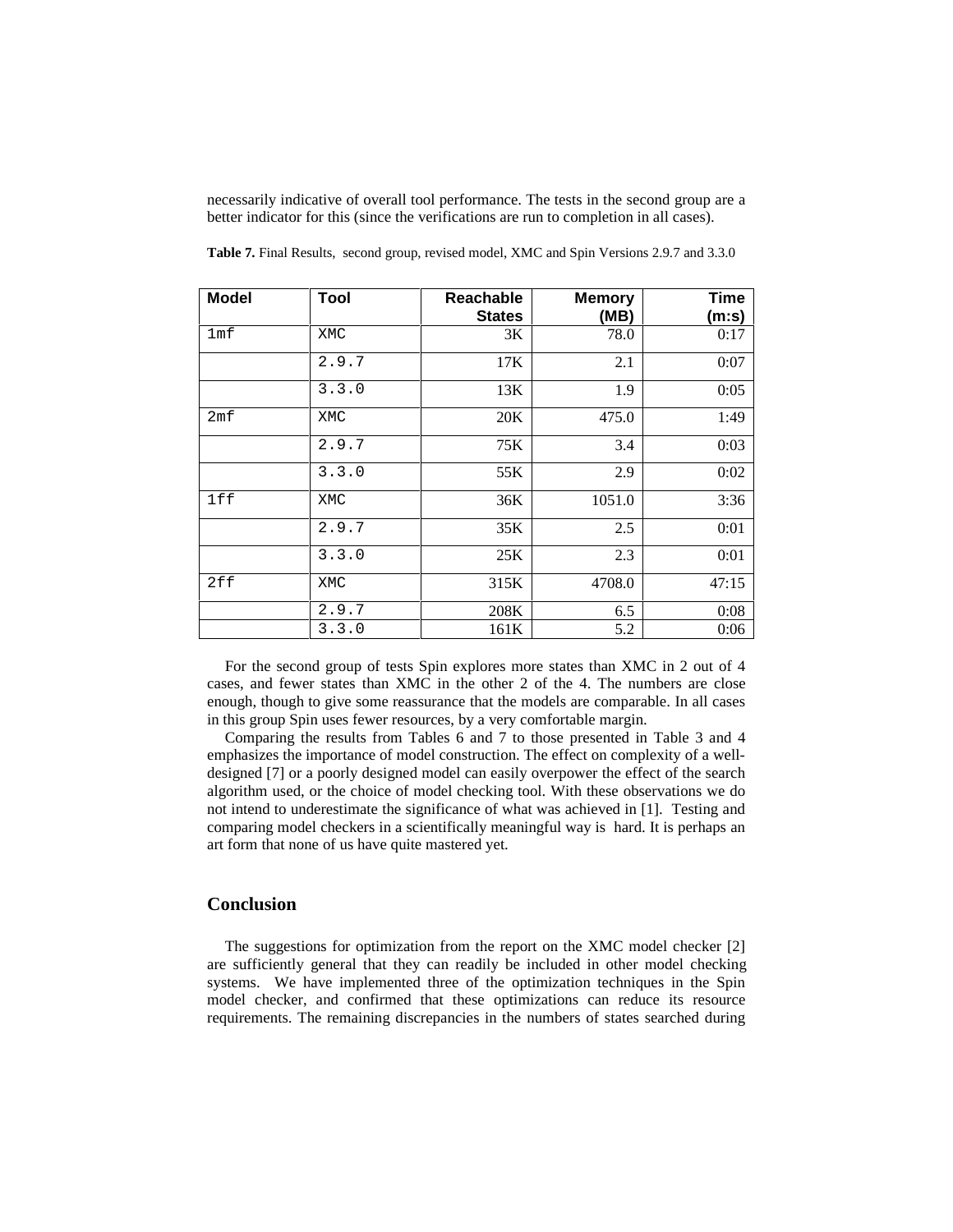the model checking process between XMC and Spin Version 3.3.0 are only partly due to further opportunities for reduction that may exist in the Spin model checker. The data in Tables 6 and 7, however, shows that the remaining differences can be attributed to differences in the way that the models were constructed.

In the measurements from Tables 6 and 7, Spin outperforms XMC on memory use and time consumption by one to three orders of magnitude. In the implementation of most model checking algorithms there is a delicate trade-off to be made between time and space. It is almost always the case that reducing the memory requirements further can be achieved only at the expense of the time requirements, and vice versa. All memory requirement figures reported here for Spin can be reduced further, in some cases significantly, by using more aggressive memory compression options (e.g., as the minimized automaton representation detailed in [6]). We have resisted the temptation to do so here.

Figure 2 summarizes the results we have obtained for the original Spin models from [1] by plotting the relative memory use for the three most significant series of measurements for all eight test cases. The vertical axis shows memory use in Megabytes. The horizontal axis lists the various testcases and versions of the tool. We have omitted the result from Table 6 in this Figure. If plotted, it would show a very considerable advantage for the Spin verifications in all tests.



**Fig. 2.** Graphical View of Relative Performance of XMC, and Spin Versions 2.9.7 and 3.3.0.

The reference performance is the one given for XMC in [1], shown here in dark grey, and labeled with the number 2. Dotted, and labeled by 1, is the performance of Spin 2.9.7 as reported in [1]. In light grey, labeled 3, we give the corrected